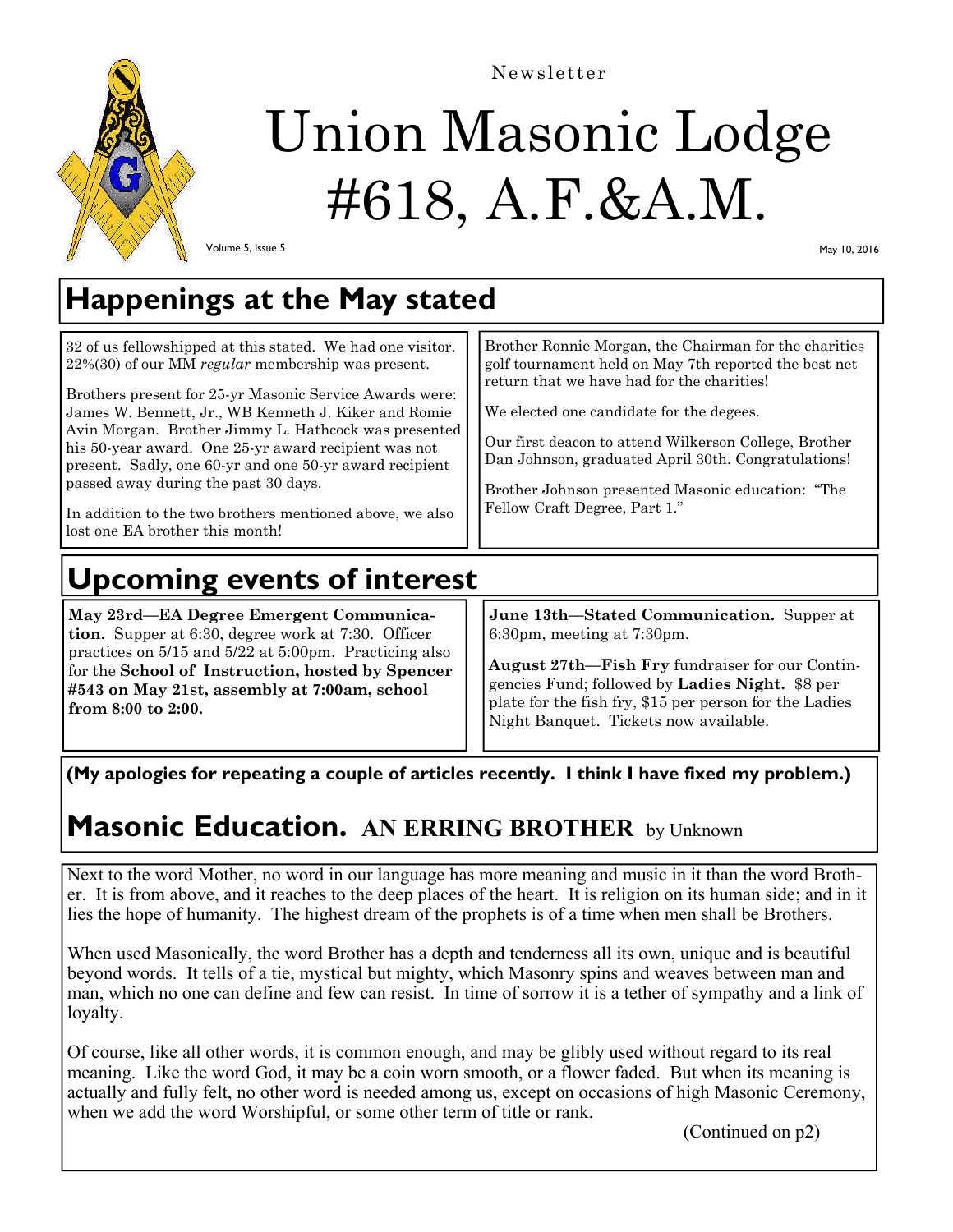| May Birthdays (by age)                                                                                                                                                                                                                                                                                                                                                                                                                                                                                                                                                                                                                                                                                                                                                                                                                                                                                                                                                                                                                                                                                                                                                                                                                                                                                                                                                                                                                                                                                                                                                                                                      |                                                |                                                                 |  |
|-----------------------------------------------------------------------------------------------------------------------------------------------------------------------------------------------------------------------------------------------------------------------------------------------------------------------------------------------------------------------------------------------------------------------------------------------------------------------------------------------------------------------------------------------------------------------------------------------------------------------------------------------------------------------------------------------------------------------------------------------------------------------------------------------------------------------------------------------------------------------------------------------------------------------------------------------------------------------------------------------------------------------------------------------------------------------------------------------------------------------------------------------------------------------------------------------------------------------------------------------------------------------------------------------------------------------------------------------------------------------------------------------------------------------------------------------------------------------------------------------------------------------------------------------------------------------------------------------------------------------------|------------------------------------------------|-----------------------------------------------------------------|--|
| <b>AGE / BIRTH DATE REPORT</b><br>(sorted by age on birth date)                                                                                                                                                                                                                                                                                                                                                                                                                                                                                                                                                                                                                                                                                                                                                                                                                                                                                                                                                                                                                                                                                                                                                                                                                                                                                                                                                                                                                                                                                                                                                             | 69 05/24/1947 VICTOR J. GIANGRANT              | 64 05/31/1952 JON R. STEWART                                    |  |
|                                                                                                                                                                                                                                                                                                                                                                                                                                                                                                                                                                                                                                                                                                                                                                                                                                                                                                                                                                                                                                                                                                                                                                                                                                                                                                                                                                                                                                                                                                                                                                                                                             | 68 05/04/1948 RICHARD D. TUCKER                | 62 05/31/1954 AMBROSE A. PURSER                                 |  |
| 86 05/16/1930 JASON M. SALYER                                                                                                                                                                                                                                                                                                                                                                                                                                                                                                                                                                                                                                                                                                                                                                                                                                                                                                                                                                                                                                                                                                                                                                                                                                                                                                                                                                                                                                                                                                                                                                                               | 68 05/06/1948 DAVID F. BARBEE                  | 61 05/14/1955 CURTIS A. BELK                                    |  |
| 72 05/09/1944 OSCAR Y. HAR-<br><b>WARD</b>                                                                                                                                                                                                                                                                                                                                                                                                                                                                                                                                                                                                                                                                                                                                                                                                                                                                                                                                                                                                                                                                                                                                                                                                                                                                                                                                                                                                                                                                                                                                                                                  | 66 05/05/1950 MITCHELL A. ELLIOTT              | 33 05/07/1983 DUSTIN S. GROOMS                                  |  |
|                                                                                                                                                                                                                                                                                                                                                                                                                                                                                                                                                                                                                                                                                                                                                                                                                                                                                                                                                                                                                                                                                                                                                                                                                                                                                                                                                                                                                                                                                                                                                                                                                             | 66 05/14/1950 RONNIE L. SNEED                  |                                                                 |  |
| June Birthdays (by age)                                                                                                                                                                                                                                                                                                                                                                                                                                                                                                                                                                                                                                                                                                                                                                                                                                                                                                                                                                                                                                                                                                                                                                                                                                                                                                                                                                                                                                                                                                                                                                                                     |                                                |                                                                 |  |
| <b>AGE / BIRTH DATE REPORT</b><br>(sorted by age on birth date)                                                                                                                                                                                                                                                                                                                                                                                                                                                                                                                                                                                                                                                                                                                                                                                                                                                                                                                                                                                                                                                                                                                                                                                                                                                                                                                                                                                                                                                                                                                                                             | 68 06/23/1948 RICHARD F. THORN-<br><b>BURG</b> | 50 06/24/1966 THOMAS B. HILL<br>42 06/29/1974 MICHAEL P. SEAMAN |  |
| 84 06/17/1932 WILLIAM T. JOHNSON                                                                                                                                                                                                                                                                                                                                                                                                                                                                                                                                                                                                                                                                                                                                                                                                                                                                                                                                                                                                                                                                                                                                                                                                                                                                                                                                                                                                                                                                                                                                                                                            | 55 06/03/1961 ROBERT A. BURGESS                | 30 06/30/1986 EDWARD C. DAVIS IV                                |  |
| 71 06/06/1945 CLAUDE H. HELMS                                                                                                                                                                                                                                                                                                                                                                                                                                                                                                                                                                                                                                                                                                                                                                                                                                                                                                                                                                                                                                                                                                                                                                                                                                                                                                                                                                                                                                                                                                                                                                                               | JR                                             |                                                                 |  |
|                                                                                                                                                                                                                                                                                                                                                                                                                                                                                                                                                                                                                                                                                                                                                                                                                                                                                                                                                                                                                                                                                                                                                                                                                                                                                                                                                                                                                                                                                                                                                                                                                             | 51 06/14/1965 JAMES W. BENNETT JR              |                                                                 |  |
| No other word has a finer import or a more ample echo, expressive of the highest relationship in which<br>dignity and devotion unite. If we are really Brothers, all the rest may go by the board, save for sake of cere-<br>mony. If we are not truly Brothers, all titles are empty and of no avail. For that reason, to omit the word<br>Brother when speaking Masonically is not only a lack of courtesy, but shows a want of fineness of feeling.<br>What does the word Brother mean, Masonically? It means the adoption of a man into an inner circle of<br>friendship, by a moral and spiritual tie as close and binding as the tie of common birth and blood between<br>two brothers in a family. Nothing else, nothing less; and this implies a different attitude the one to the other<br>- related not distant, united not opposed, natural and unrestrained - wherein are revealed what the old writers<br>used to call "The Happy and Beneficial Effects of our Ancient and Honorable Institution."<br>Since this is so, surely we ought to exercise as much caution and judgment in bringing a new member into<br>the Lodge as we do in inviting an outsider into the family circle. Carelessness here is the cause of most of<br>our Masonic ills, frictions and griefs. Unless we are assured beyond all reasonable doubt that a man is a<br>brotherly man to whom Masonry will appeal, and who will justify our choice, we ought not to propose his<br>name or admit him to our fellowship.<br>Still, no man is perfect; and the Lodge is a moral workshop in which the rough Ashlar is to be polished for |                                                |                                                                 |  |
| use and beauty. If the Lodge had been too exacting, none of us would have gained admission. At best we<br>must live together in the Lodge, as elsewhere, by Faith, Hope and Charity; else Masonry will be a fail-<br>ure. The Brotherly Life may be difficult, but it is none the less needful. Our faith in another way may be<br>repelled, or even shattered - what then?                                                                                                                                                                                                                                                                                                                                                                                                                                                                                                                                                                                                                                                                                                                                                                                                                                                                                                                                                                                                                                                                                                                                                                                                                                                 |                                                |                                                                 |  |
| Nothing in life is sadder than the pitiful moral breakdowns of good men, their blunders and brutalities. Who<br>knows his own heart, or what he might do under terrible trial or temptation? Often enough qualities appear<br>or emerge of which neither man himself or his friends were aware, and there is a moral wreck. Some<br>"Defect of Will or Taint of Blood," some hidden yellow streak, some dark sin shows itself, and there is dis-<br>aster. A man highly respected and deeply loved goes down suddenly like a tree in a storm, and we discover<br>under the smooth bark that the inside was rotten. What shall we do? Of course, in cases of awful crime the<br>way is plain, but we have in mind the erring Brother who does injury to himself, his Brother or the<br>Lodge. An old Stoic teacher gave a good rule, showing us that much depends on the handle with which we<br>take hold of the matter. If we say, "My Brother has INJURED me," it will mean one thing. If we say,<br>(Continued on p3)                                                                                                                                                                                                                                                                                                                                                                                                                                                                                                                                                                                                    |                                                |                                                                 |  |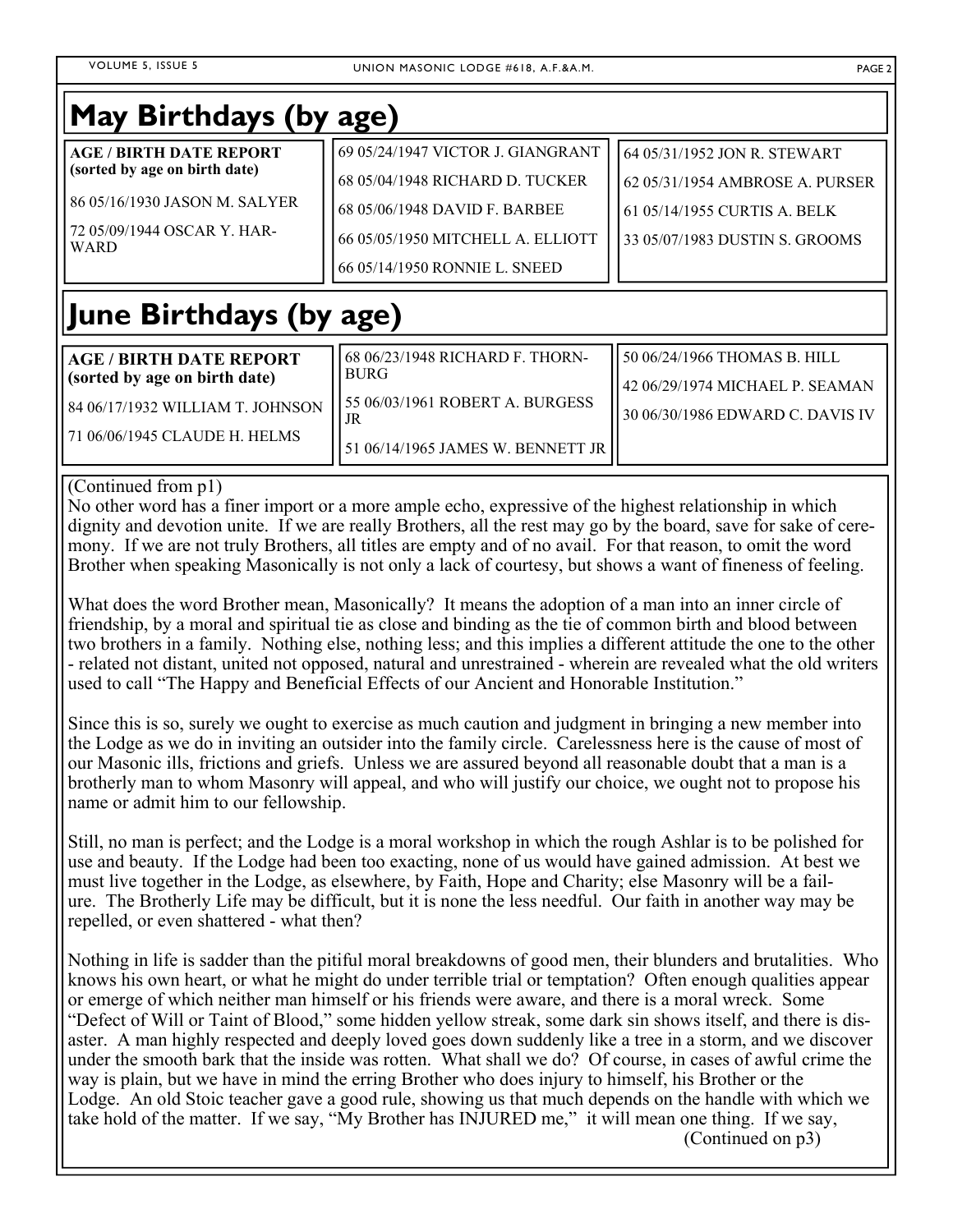#### (Continued from p2)

"My BROTHER has injured Me," it will mean another; and that is what the Brotherly Life means, if it means anything.

Every Master of a Lodge knows how often he is asked to arraign a Brother, try him and expel him from the Fraternity. It is easy to be angry and equally easy to be unjust. If he is a wise Master, he will make haste slowly. There is need of tact, patience; and, above all sympathy - since all good men are a little weak and a little strong, a little good and a little bad; and anyone may lose his way, befogged by passion or bewitched by evil. It is a joy to record that Masons, for the most part, are both gentle and wise in dealing with a Brother who has stumbled along the way. Masonic charity is not a myth; it is one of the finest things on earth.

What shall we do? If we see a Brother going wrong in Masonry, or in anything else - "Spoiling his Work," as the old Masons used to say - well, we must take him aside and talk to him gently, man to man, Brother to Brother; and show him the right way. He may be ignorant, weak or even ugly of spirit - driven by some blind devil as all of us are apt to be - and if so our tact and Brotherly kindness may be tested and tried; but more often than otherwise we can win him back to sanity.

Have you heard a tale about a Brother, a suggestion of a doubt, an innuendo about his character, some hearsay story not to his credit? If so, did you stand up for him, ask for proof, or invite suspension of judgment until the facts could be heard; remembering that it is your duty as a Mason to defend a Brother in his absence? Such things are seldom said in his presence. It is not fair to tell him what is being said and learn his side of the tale? If we fail in our duty in such matters we fail of being a true Brother.

When we have learned the truth and have to face the worst, what then? Long ago we knew an old Mason, long since gone to the Great Lodge, who was chided by a Brother for continuing to trust a man they both knew was taking advantage of the kindness shown him. The old man replied: "Yes, but you never know; I may touch the right chord in is heart yet. He is not wholly bad, and some day, perhaps when I'm dead and gone, he will hear the music and remember." And he did!

Hear the music? Ah, if we would hear it we must listen and wait, after we have touched "the right chord." And if the right chord is "In Us" something in him will respond, if he be not utterly dead of soul! If he does respond, then you will have gained a friend who will stick closer than a Brother. If he does not respond - and, alas, sometimes they do not - then we must admit, with a heart bowed down, that we have done our best, and failed. Some inherent failing, some blind spot, has led him astray, dividing him from us by a gulf we cannot bridge.

So a Mason should treat his Brother who goes astray; not with bitterness, nor yet with good-natured easiness, nor with worldly indifference, nor with philosophic coldness; but with pity, patience and lovingkindness. A moral collapse is a sickness, loss, dishonor in the immortal part of man. It is the darkest disaster, worse than death, adding misery to guilt. We must deal faithfully but tenderly, firmly but patiently with such tragedies.

It is facts such as these which show us what charity, in a far deeper sense than monitory gifts, really means. It is as delicate as it is difficult in that we are all men of like passions and temptations. We all have that within us which, by a twist of perversion, might lead to awful ends. Perhaps we have done acts, which, in proportion to the provocation, are less excusable than those of a Brother who grieves us by his sin. "Judge not lest ye yourselves be judged." Truly it was a wise saying, not less true today than when the old Greek uttered it long ago, "Know Thyself." Because we do not know ourselves, it behooves us to put ourselves under the spell of all the influences God is using for the making of men, among which the Spirit of Masonry is one of the gentlest, wisest and most benign. If we let it have its way with us it will build us up in virtue, honor and charity; softening what is hard and strengthening what is weak.

(Continued on p4)